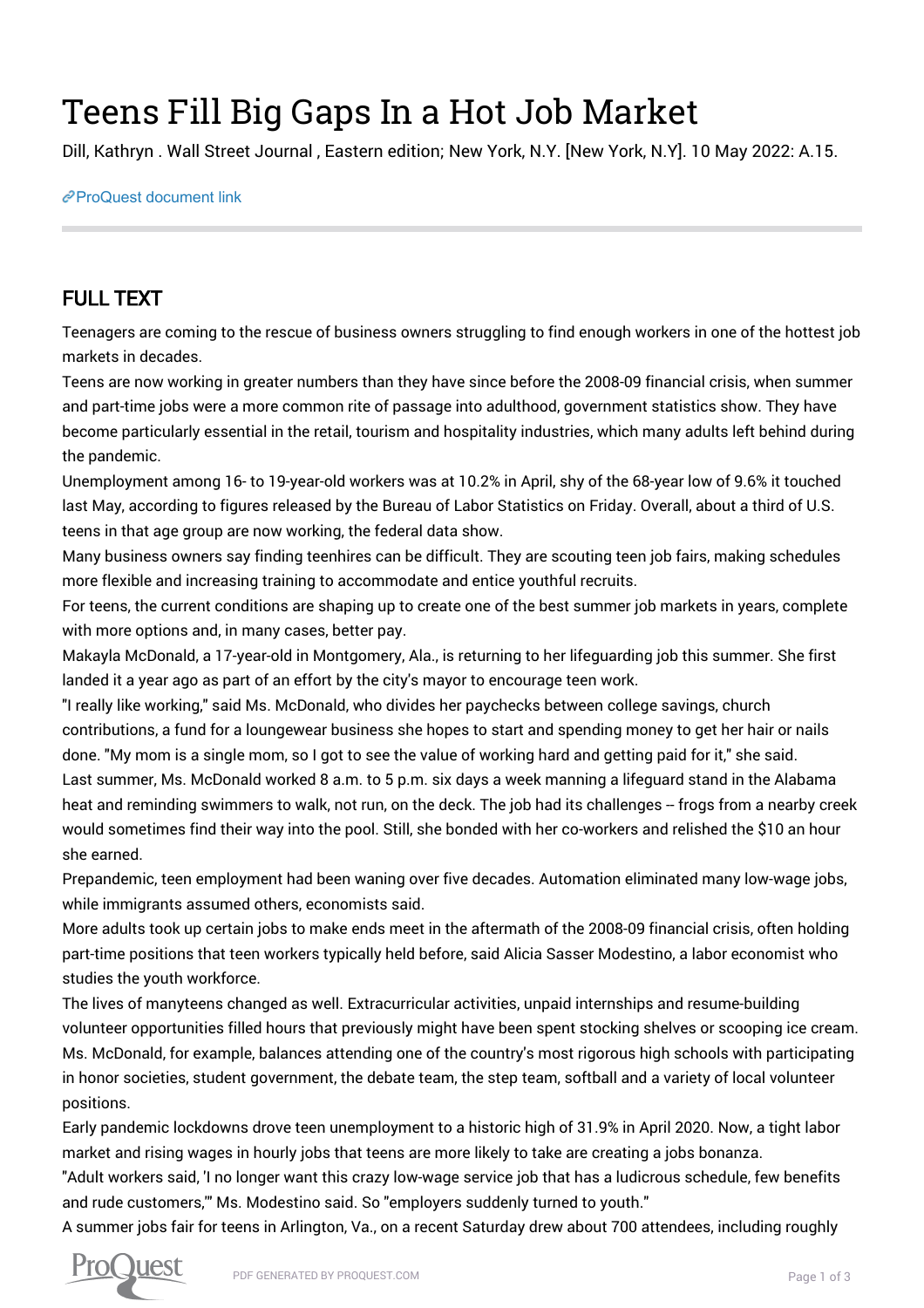100 parents -- a more robust crowd than in recent jobs events for adults, organizers said. The event, in person for the first time since 2019, helped teen job seekers connect with 30 employers for positions in retail, hospitality, restaurants, summer camps and water parks.

Itai Ben Eli, a Houston restaurateur, said being someone's first employer comes with extra responsibilities but has been worth the investment. A nearly all-teen staff, which he said he lured with wage increases, made it possible for him to open a European-style bakery, Badolina, last June when he couldn't find the adult workers he needed. He adjusted accordingly, expanding a 10-day training process into a month in which his new young hires shadow more-experienced workers, learn the menu, practice using a point-of-sale system and build confidence speaking with customers.

"We could shape and teach them what is important to us," Mr. Ben Eli said. He has since promoted two of the teens he hired at Badolina to shift leader.

Shira Alatin, who is 17, started working at Badolina last summer when the pandemic upended her typical summer plans, such as an annual family trip to Israel. There, she cycled through different responsibilities -- clearing tables, delivering food and preparing coffee drinks. Her parents and older sister all started working young, so a job seemed like a natural way to fill time and earn money, she said.

"I like the interactions," said Ms. Alatin, who kept working at the bakery on weekends when school resumed. This month, she also begins a job as a hostess on weeknights at Hamsa, one of Mr. Ben Eli's other restaurants. "A lot of Israelis come in; I'd speak to them in Hebrew, and they'd be really surprised," she said. Credit: By Kathryn Dill

## DETAILS

| Subject:                       | Bakeries; Economic crisis; Adults; Pandemics; Extracurricular activities; Job<br>openings; Teenagers          |
|--------------------------------|---------------------------------------------------------------------------------------------------------------|
| <b>Business indexing term:</b> | Subject: Bakeries Economic crisis Job openings; Industry: 31182 : Cookie, Cracker,<br>and Pasta Manufacturing |
| <b>Classification:</b>         | 31182: Cookie, Cracker, and Pasta Manufacturing                                                               |
| <b>Publication title:</b>      | Wall Street Journal, Eastern edition; New York, N.Y.                                                          |
| <b>First page:</b>             | A.15                                                                                                          |
| <b>Publication year:</b>       | 2022                                                                                                          |
| <b>Publication date:</b>       | May 10, 2022                                                                                                  |
| Section:                       | PERSONAL JOURNAL                                                                                              |
| <b>Publisher:</b>              | Dow Jones & Company Inc                                                                                       |
| Place of publication:          | New York, N.Y.                                                                                                |
| <b>Country of publication:</b> | United States, New York, N.Y.                                                                                 |
| <b>Publication subject:</b>    | <b>Business And Economics-Banking And Finance</b>                                                             |